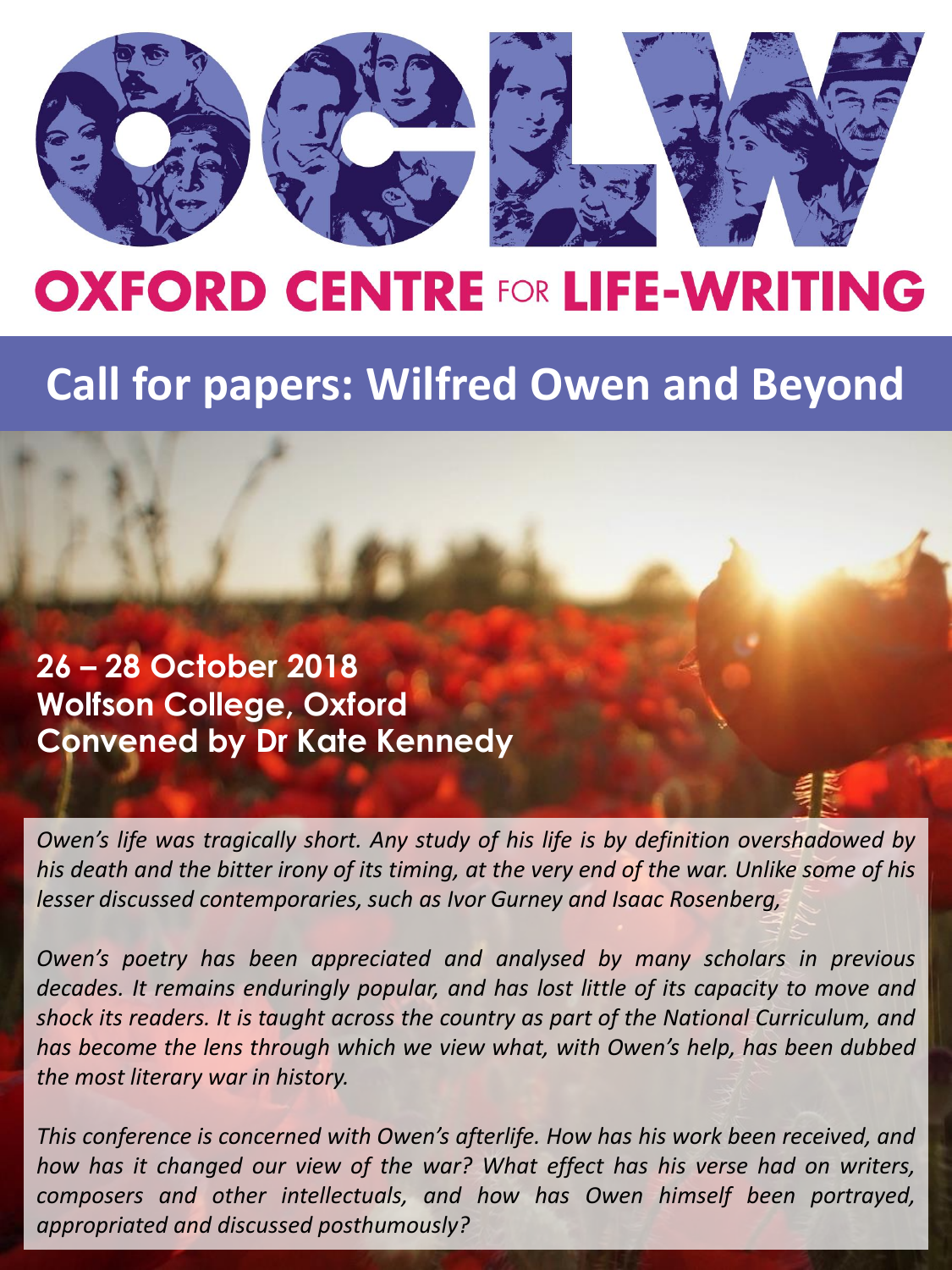## **Keynote speakers**

#### **Professor Douglas Kerr**

Douglas Kerr recently retired from Hong Kong University, where he worked for more than thirty years, including service as Head of the English Department and Dean of the Arts Faculty. He taught courses in nineteenth century, modern, and contemporary literature in English. Besides his work on Wilfred Owen, his research interests in literary history include the literature of colonialism in Asia, the literature of war and of travel, and the history of literary modernism. He has published books on George Orwell, on representations of Orient and empire in British writing, and on Arthur Conan Doyle, and is general editor of the twenty-volume Edinburgh Edition of the Works of Arthur Conan Doyle (forthcoming from Edinburgh University Press). He is the author of *Wilfred Owen's Voices: Language and Community* (Oxford University Press, 1993)

#### **Professor Daniel Hipp**

Daniel Hipp has an MA in English Literature from Villanova University and PhD in English Literature from Vanderbilt University. He serves as a Professor of English at Aurora University in Aurora, Illinois. He is the author of *The Poetry of Shell Shock* (McFarland, 2004), a study of wartime trauma and healing in the works of Wilfred Owen, Ivor Gurney and Siegfried Sassoon. His research and teaching interests include Modernism and Poetry, with scholarly presentations on the works of Elizabeth Bishop and Robert Frost.

#### **Dr Kate Kennedy**

Kate Kennedy has a PhD from Cambridge University and has held Research Fellowships at Girton College, Cambridge and the English Faculty, Cambridge. She lectures in English and Music, and is Deputy Director of the Oxford Centre for Life-writing at Wolfson College Oxford, where she is Weinrebe Research Fellow in Life-writing. She is author of *Dweller in Shadows: Ivor Gurney – Poet, Composer* (Princeton University Press, forthcoming), and editor of *Literary Britten* (Boydell and Brewer, 2018), and co-editor of *The Silent Morning: Culture, Memory and the Armistice 1918* (Manchester University Press, 2013) and *The First World War: Literature, Music and Memory* (Routledge, 2012). She is a regular broadcaster on BBC Radio 3 on early twentieth century music and literature, and is currently writing a triple biography of Rupert Brooke, W Denis Browne and F S Kelly.

#### **Dr Santanu Das**

Educated in Presidency College, Kolkata and St. John's Cambridge (where he was also a Research fellow), Santanu Das is a literary and cultural historian based at King's College London. He is the author of *Touch and Intimacy in First World War Literature* (Cambridge, 2006) and *Indian Troops in Europe, 1914-1918* (Paris, 2014) and the editor of *Race, Empire and First World War Writing* (2006) and *Cambridge Companion to the Poetry of the First World War* (2014). His latest book, *South Asia and First World War Culture: Literature, Images and Music*, is forthcoming from Cambridge University Press in 2018 and he is currently editing the *Oxford Book of Empire Writing of the First World War*. He has been involved in several centennial commemorative projects on the war, from radio and television programmes to advising on concerts, exhibitions, and, most recently, dancetheatre.